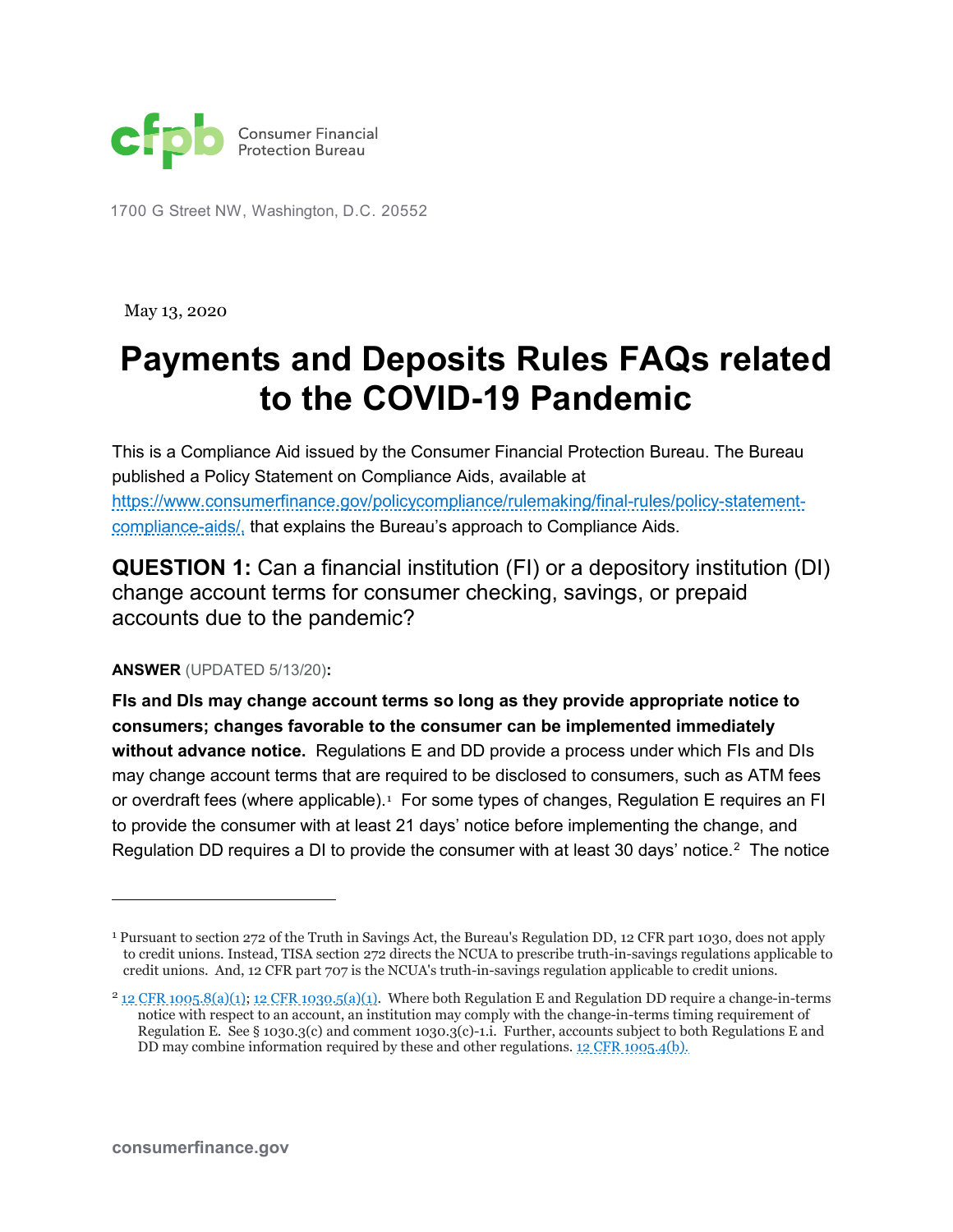should clearly state the effective date of the change. As discussed more below, however, changes favorable to the consumer do not require advance notice and may provide immediate relief.

**QUESTION 2:** Can an FI or DI immediately change account terms for consumer checking, savings, or prepaid accounts to provide relief?

## **ANSWER** (UPDATED 5/13/20)**:**

**Yes, FIs and DIs may immediately make changes to account terms that are favorable for the consumer.** The Bureau reminds FIs and DIs that Regulations E and DD allow for the provision of immediate relief to consumers by changing account terms without advance notice where the change in terms is clearly favorable to the consumer. Under Regulation E, an FI need not provide advance notice of a change in account terms if it chooses to decrease a fee. $^3$  $^3$ For example, a credit union might choose to immediately reduce an ATM fee normally assessed on the account from \$2 to free. The Bureau would advise the credit union to clearly notify the consumer as soon as reasonably practicable. Regulation DD only requires advance notice of changes in account terms that "may reduce the annual percentage yield or adversely affect the consumer."[4](#page-1-1) So, for example, a bank might choose to immediately reduce or eliminate an account's monthly maintenance fee. As another example, in light of the Federal Reserve Board's April 2020 interim final rule<sup>[5](#page-1-2)</sup> deleting the six-per-month transfer limit on savings accounts, an institution may eliminate transfer fees on savings accounts without providing advance notice. The Bureau cautions that if FIs or DIs later choose to once again raise or reimplement these fees after the COVID-19 pandemic abates, advance notice requirements would apply.

1

<span id="page-1-0"></span> $3$  [12 CFR 1005.8\(a\)\(1\)\(i\).](https://www.consumerfinance.gov/policy-compliance/rulemaking/regulations/1005/8/#a-1-i)

<span id="page-1-1"></span> $4$  [12 CFR 1030.5\(a\)\(1\).](https://www.consumerfinance.gov/policy-compliance/rulemaking/regulations/1030/5/#a-1)

<span id="page-1-2"></span><sup>5</sup> 85 FR 23445, Apr. 28, 2020 (https://www.govinfo.gov/content/pkg/FR-2020-04-28/pdf/2020-09044.pdf).